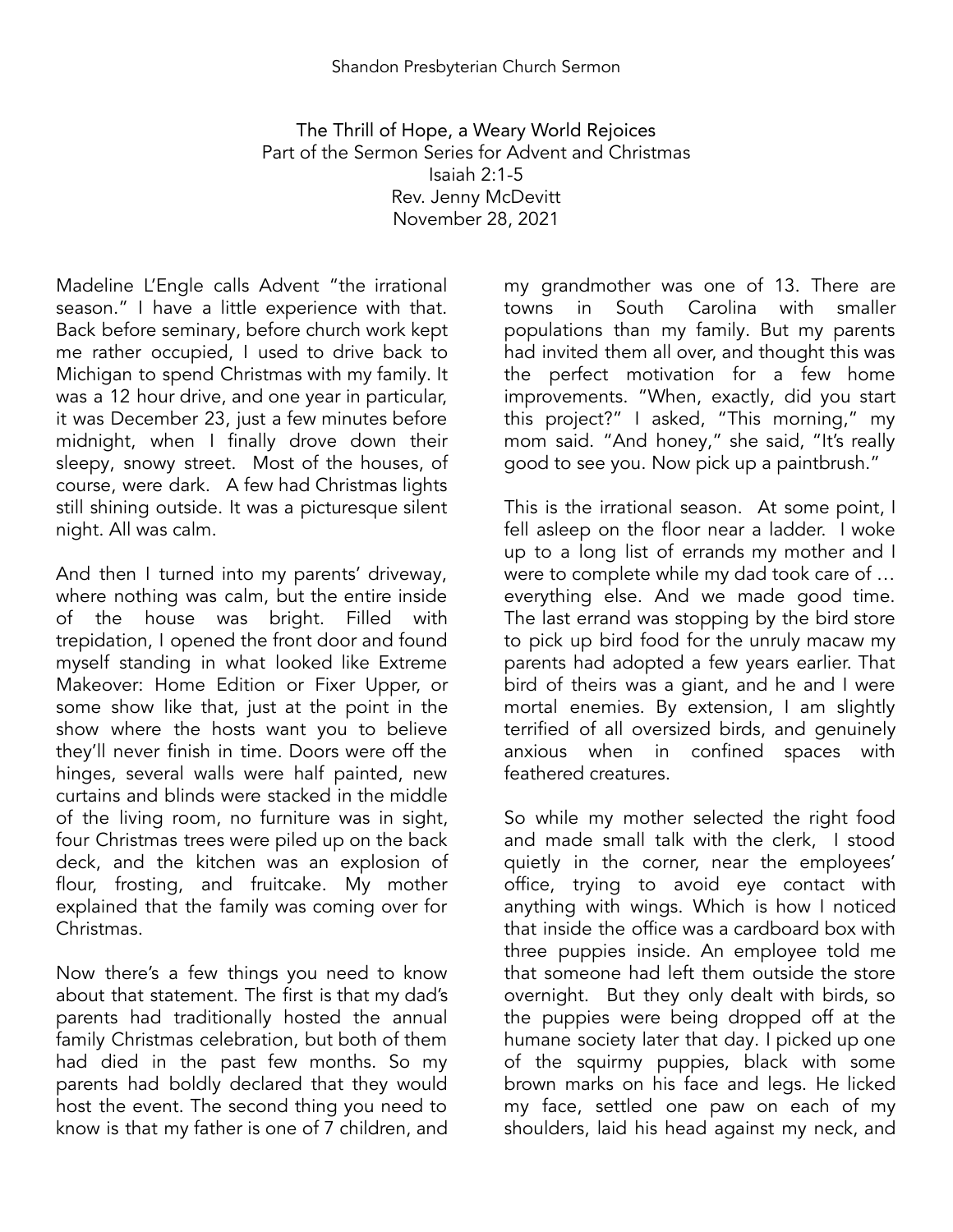fell asleep. I didn't put him down again. "You cannot possibly bring a puppy home right now," my mother tried. But I could see it in her eyes. Those were empty words. Reilly, the first dog I ever called my own, came home that Christmas Eve.

This is the irrational season. We headed home, my mother rehearsing ways to calmly inform my father about the newest member of the family. I was absolutely certain the adorable, abandoned puppy factor needed no further explanation. We walked in. My dad looked down from the ladder. "I'm not even going to ask," he said. "And you should probably go look in the living room." In the living room was my brother, holding the puppy he had adopted just a few hours earlier. My mother closed her eyes, and that's still all I'm allowed to say about that moment.

Now, I wish I could tell you that the next morning, generations of McDevitts arrived to a<br>flawless bouse filled with impeccable house filled with impeccable decorations, an elaborate feast, and perfectly behaved puppies. I can't. What I can tell you is that they arrived at a house that was half put back together, mostly painted, and hardly decorated. One set of curtains was actually hanging upside down, something we wouldn't discover until days later. Dinner was served late. All told, four dogs ran in and around people's legs. At least one puppy peed in an unauthorized location. But no one minded.

It remains the Christmas everyone still talks about. It remains the Christmas filled with lots of laughter, which was unexpected on the first Christmas without my grandparents. It remains the Christmas where everyone saw the evidence that sometimes, oftentimes, life is utterly unpredictable. It remains the Christmas where everyone walked through the front door and encountered not absolute perfection, but instead, a hand-lettered poster board that read, "Welcome to our home. It is

a work in progress, where the beauty of possibility is always stronger than the confines of reality."

This is the irrational season. A season in which the beauty of possibility is always stronger than the confines of reality. And that possibility is why we light a candle of hope this day. By the way, the full quote from Madeline L'Engle? "This is the irrational season. When love blooms bright and wild. For if Mary had been filled with reason, there'd have been no room for the child." Hope is a little irrational, isn't it? Or maybe a lot irrational. Just listen to the prophet Isaiah. Isaiah is convinced that a day will surely come when all of God's people will listen to and obey God's teachings and as a result, they shall beat their swords into ploughshares and their spears into pruning hooks. If you look around the world today, that sort of vision is irrational, isn't it?

The idea that swords and spears would be turned into ploughshares and pruning hooks. The idea that we would take the weapons we use to fight one another and turn them into the tools we need to feed one another. But, for as unlikely as that seems to us today, it was just as unlikely back in Isaiah's time. For he spoke to them in the midst of tremendous turmoil.

A strong and respected leader, King Uzziah, had died. The new king was weak, and threats were pressing in from every side. Peoples and kingdoms were being destroyed left and right. Conflict was around every corner. Neighbors feared one another. Everything people had come to count on was melting down. Darkness and despair was the only common language. And anyone in their right mind could see that things were only going to get a lot worse before they got any better. Into all of this, Isaiah says — "Guess what? Great news! Everything is going to be okay. Actually, everything is going to be better than it ever